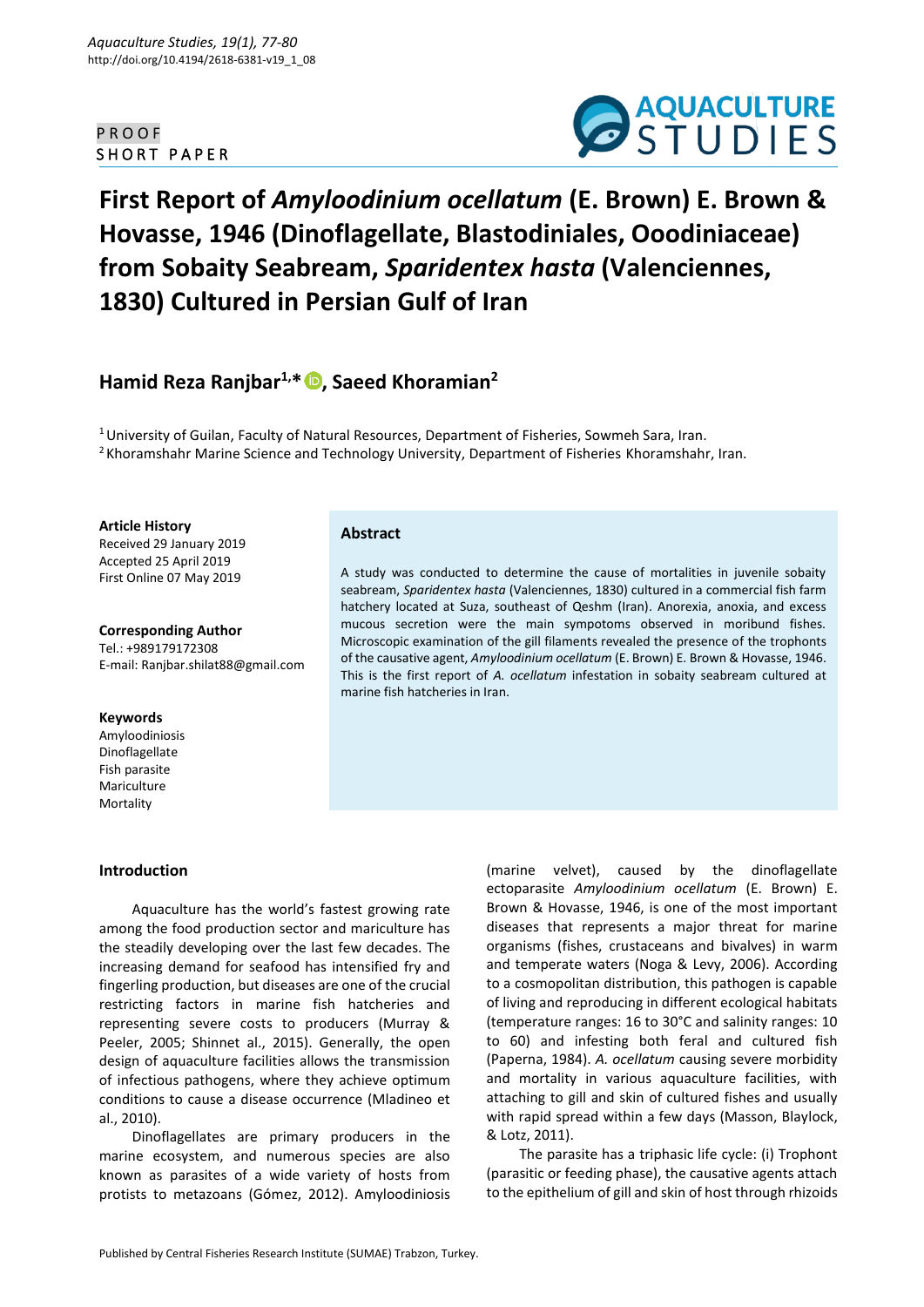and feeds on the host through the stomopode. (ii) Tomont (encapsulated or reproductive phase), the trophonts separate from the host after feeding stage and fall to the pond bottom where they form a cyst membrane to become the tomont. (iii) Dinospore (free living or infective phase), the infective agents hatch from tomonts and freely search a new host using flagella. After the attachment to the host, dinospores quickly transform into trophonts (Figure 1) (Brown, 1931).

*A. ocellatum* is a non-specific parasite in host selection, hence it has been recorded from different cultured fish in several parts of the world (Colorni, 1994). The only reference of amyloodiniosis in sparids from Persian Gulf was that one reported by Tareen (1986) during a parasitology study on *Acanthopagrus cuvieri*. Occurrence of amyloodiniosis was recorded by Masson *et al.* (2011) in red snapper (*Lutjanus campechanus*) in USA and by Ramesh Kumar *et al.* (2015) in silver pompano (*Trachinotus blochii*) in India. Saraiva *et al.* (2011) reported massive infestation of *A. ocellatum* in Portuguese marine fish farms causing high mortalities in seabass, seabream and turbot. Also, marine velvet was responsible for the mass mortality of milkfish fry in a commercial fish hatchery in Philippines (Cruz-Lacierda, Maeno, Pineda, & Matey, 2004). Soares *et al.* (2012) have reported mortality of farmed meagre (*Argyrosomus regius)* due to *A. ocellatum* infestation. Recently, it was isolated from the gills of cultured cobia (*Rachycentron canadum*) in Brazil (Gómez & Gast, 2018). However, information about marine fish parasites in Persian Gulf water is still scarce in the literature.

Sobaity seabream, *Sparidentex hasta* (Valenciennes 1830) is a popular marine food fish and a desirable candidate species for marine fish farming in the Persian Gulf and the Oman Sea regions. Nowadays, Sobaity is cultured in floating cages and at land-based farms in southern part of Iran, especially in Hormozgan and Bushehr provinces. One definitive factor to the sustainable development of this economically species is the increase of the knowledge about most important diseases affecting sobaity culture. This study describes the first case of amyloodiniosis in the Iranian commercial hatcheries of marine fish that can be used as basic information for the future studies.

#### **Materials and Methods**

This study was conducted in a marine fish hatchery located at Suza, southeast of Qeshm (Iran) (26º 45′ 21.38″ N, 56º 1′ 45.81″ E), during the summer of 2017. Sobaity juveniles (mean length: 14±3 cm; mean weight:  $23±4$  g) were reared for mariculture activity in 8 t capacity concrete ponds, holding seawater (salinity: 30- 33, dissolved oxygen:  $>5$  mg  $1^{-1}$ , pH: 7.2 to 8.3, temperature: 28‒32°C) with continuous aeration and flow-through seawater system.

On May 18th 2017, the fish showed loss of appetite and lethargic swimming behavior with low mortality (around 20%). One to two days laterof the occurrence of these clinical signs, the fish mortality rate was around 50%. Newly dead and moribund fishes were subjected to microscopic observations. The gills were dissected and the gill filaments were collected for detection of pathogenic/parasitic infection. The dissected gill parts were placed in a Petri dish containing normal saline water and checked under binocular microscope at total magnification of 40x or 100x. Parasites attached on the gills were examined live and were sensitively removed using fine forceps and preserved in 70% ethanol. For the identification, Brown (1931) and Brown & Hovasse (1946) were followed.



**Figure 1.** Life cycle of Amyloodiniosis agent *Amyloodinium ocellatum* (E. Brown) E. Brown & Hovasse, 1946.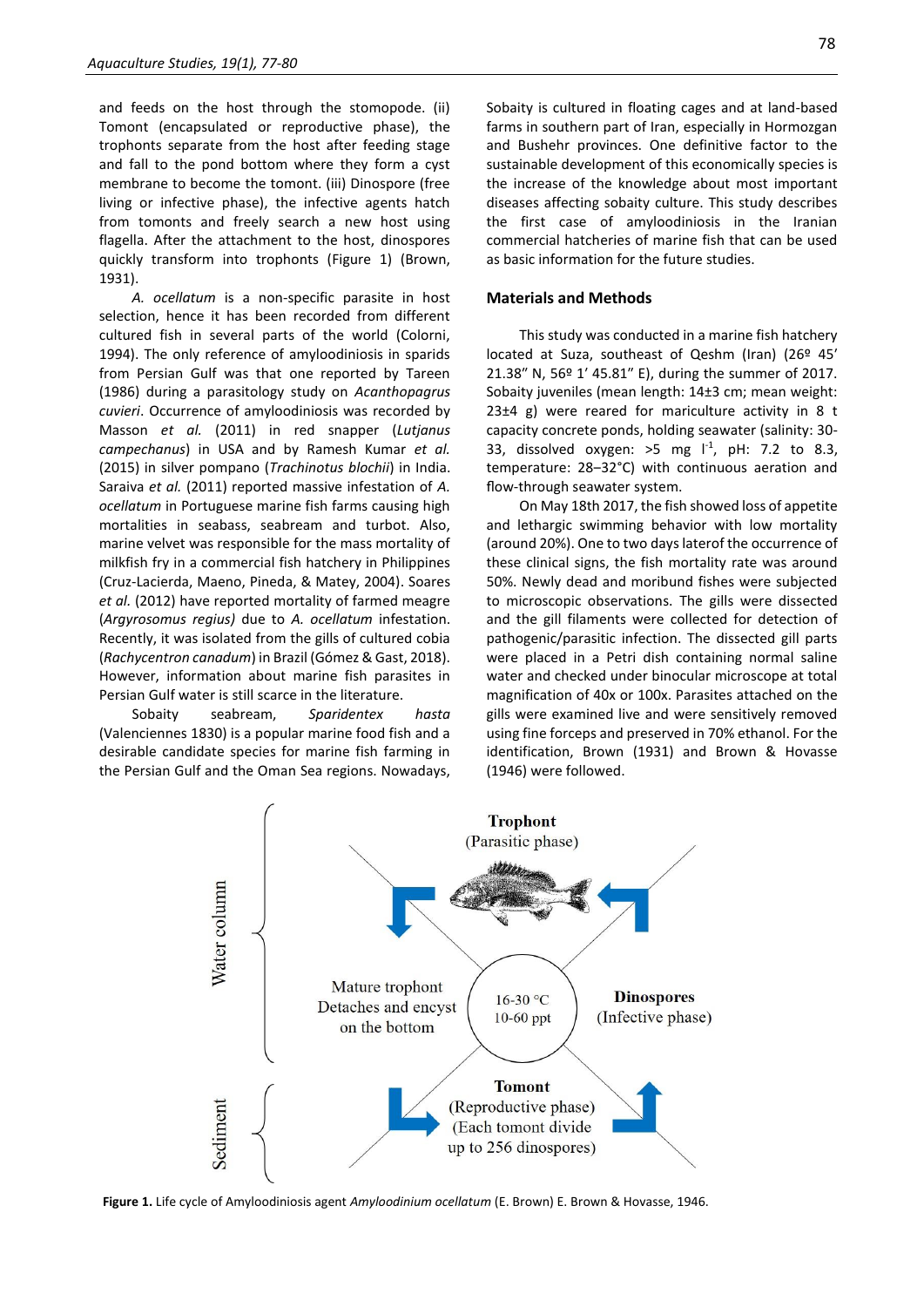#### **Results**

The primary symptoms of moribund fishes were darkening of the skin color. Infested fishes showed abnormal swimming behavior like jerky movement, swimming in circles and moving upside down with severe respiratory distress. Heavily infested fish showed signs of depression, anorexia, anoxia, gaping of mouth and sudden collapse. In the advanced stages, the gills became very pale and the affected fishes secreted excess mucous. Mortality was observed within 12-16 hours after onset of these clinical symptoms.

Through the parasitology observations, *A. ocellatum* was identified from the gill of *S. hasta* juveniles. There is no observation in skin infestation, even in heavily infested ponds. Under light microscopy, infected gills revealed several spherical brownish trophonts attached to the epithelium and measuring 80–230 µm in diameter. Detached trophonts were also presented between the gill lamellas (Figure 2). Necrosis of the lamellae and eventual erosion of gill epithelium were apparent at the trophont attachment sites.

#### **Discussion**

The dinoflagellate *Amyloodinium ocellatum* is one of the most dangerous ectoparasites that infests marine fish either in nature or aquaculture facilities. Therefore, amyloodiniosis is a major risk for land-based farming especially in semi-intensive and intensive systems, where, without a rapid detection, it can cause fatal epizooties and high mortality.

Entry routes of epizootic infestations in rearing systems probably include infected fish, infected live feed and contaminated water. Additionally, dinospores of *A. ocellatum* could transfer in aerosol droplets (Roberts-Thomson *et al*, 2006).

To date, most of the information about *A. ocellatum* infestation come from fish farming in tropical water (Noga & Levy, 2006). Amyloodiniosis has been

reported on *S. senegalensis* from Portuguese fish farms causing mass mortalities (Soares et al., 2011). Currently, similar mortality recorded from two seabass farms in Egypt (Bessat & Fadel, 2018). In addition, marine velvet has been frequently diagnosed in the Mediterranean mariculture including *Dicentrarchus labrax* and *Sparus aurata* (from all the Mediterranean countries), *Diplodus puntazzo* (Greece) and mugilids (Italy) (Alvarez-Pellitero, 2004). This study reportsthe first occurrence of *A. ocellatum* infection in reared *S. hasta* in Persian Gulf region.

The primary preferred site of infection of *A. ocellatum* is mostly the gill epithelium of the host fish (Seoud et al., 2017). Damage to infested cells is related to the insertion of the rhizoids of the trophonts into the host cells causing focal erosion of the epithelium (Paperna, 1980). In advanced stages of infection, the parasites lead to gill hyperplasia and epithelial destruction, with subsequent respiratory impairment (Alvarez-Pellitero, 2004). Severe damage to gill epithelium leading to osmoregulatory impairment and secondary microbial infections (Noga & Levy, 2006; Noga, 2012).

It is described in numerous articles that the presence of *A. ocellatum* stimulates secretion of mucous in affected fish (Moreira *et al.* 2017; Ramesh Kumar *et al.* 2015). Similar pattern of mucous secretion were detected in infested sobaity juveniles. Moreover, changes in mucous production can be interpreted as a strategy to decrease attachment of the dinospores when fish are exposed to pathogen agents.

In conclusion, *S. hasta* reports as a new host of *A. ocellatum* in Persian Gulf water. Microscopic examination represents a useful method to diagnosis of Amyloodiniosis in fish farm, which could help to the detection and control of *A. ocellatum* infections. However, further study must be performed to deeper understand the physiological responses of fish to *A. ocellatum* outbreaks, which could help for management of the Amyloodiniosis in aquaculture systems.



**Figure 2.** *Amyloodinium ocellatum* (E. Brown) E. Brown & Hovasse, 1946 infection on sobaity seabream (*S. hasta*). **A-** Early stage of the infection with a few visiable trophonts (white arrows) (40x). **B-** Heavy infection with numerous trophonts(40x). **C-**Detached brownish trophonts (100x).